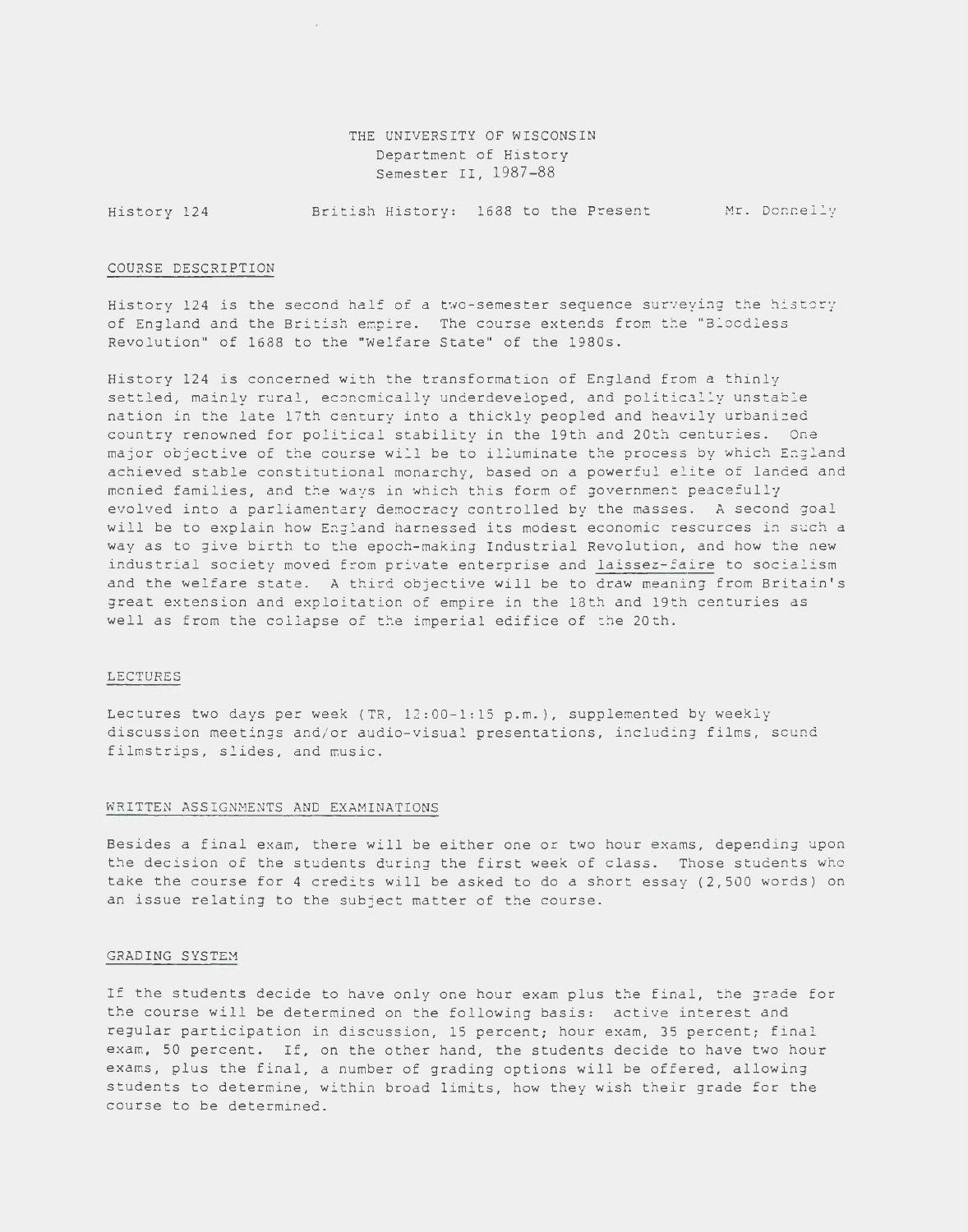# REQUIRED READINGS

Briggs, Asa, Victorian People (Chicago U.P. ).

 $\hat{\mathcal{A}}$ 

Hay, Douglas, et al., Albion's Fatal Tree: Crime and Society in Eighteenth-Century England (Pantheon Books).

Hobsbawm, E. J., Industry and Empire. Pelican Economic History of England, Vol. 3 (Penguin Books).

Porter, Bernard, The Lion's Share (Longman).

Prall, Stuart E., The Bloodless Revolution: England, 1688 (University of Wisconsin Press).

Webb, R. K., Modern England, 2nd ed. (Harper and Row ) .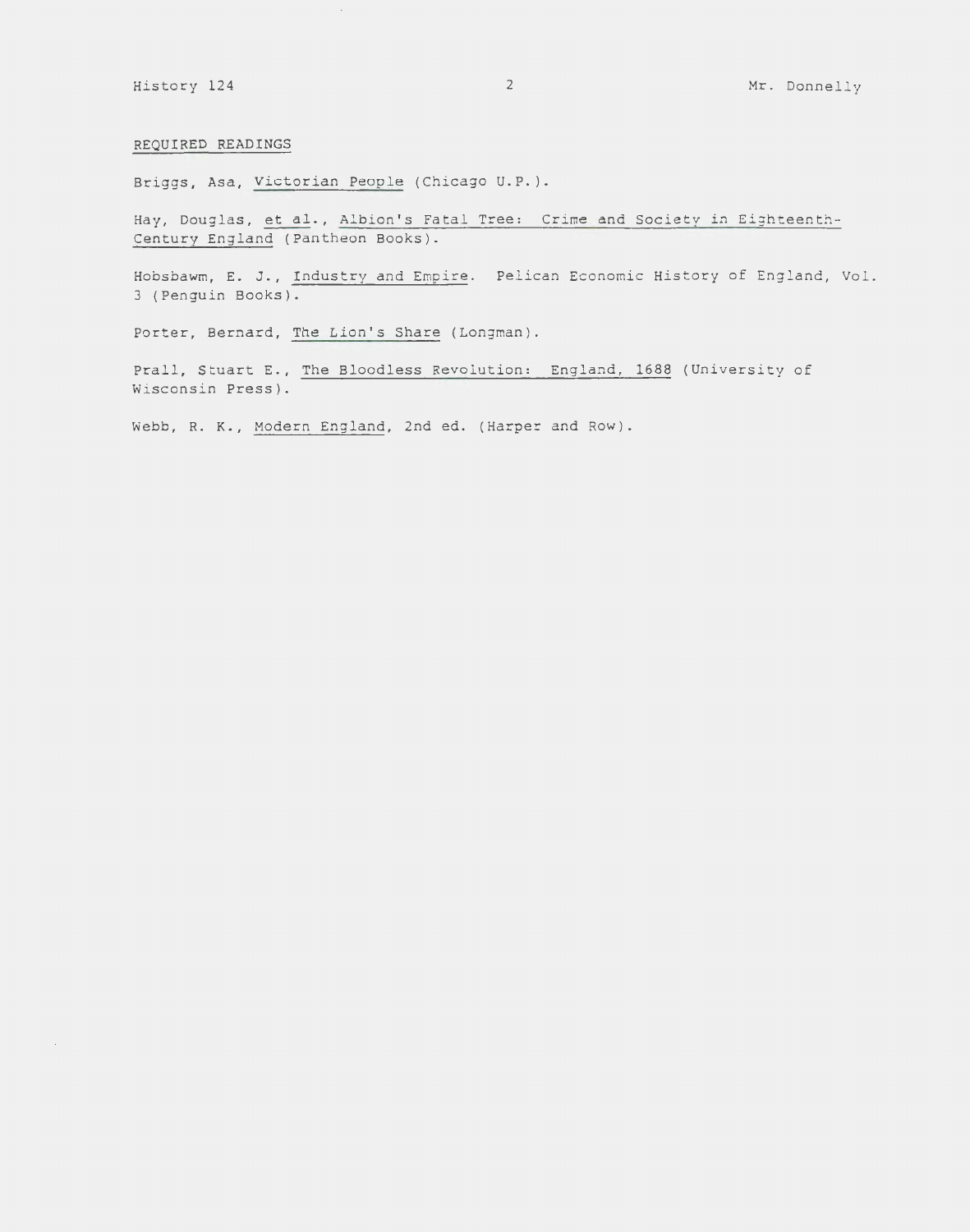# GENERAL COURSE OUTLINE

| Week             | Topic |                                                                                  |
|------------------|-------|----------------------------------------------------------------------------------|
|                  |       | $1/18$ - $1/22$ 1. Crown and Parliament under the Later Stuarts, 1660-38         |
| $1/25 - 1/29$    |       | 2. The Bloodless Revolution: Defended and Confirmed,<br>1688-1714                |
|                  |       | $2/1 - 2/5$ 3. Early Eighteenth-Century England, 1714-42                         |
|                  |       | $2/8$ - $2/12$ 4. Scotland, Ireland, and the Empire                              |
| $2/15 - 2/19$ 5. |       | The New Religion and the New Politics, 1770-89                                   |
|                  |       | $2/22 - 2/26$ 6. The Economic Revolution, 1780-1840                              |
| $2/29 - 3/4$     |       | 7. Britain and the French Revolution, 1789-1815                                  |
|                  |       | 3/7 - 3/11 8. The Growth of Liberalism and the Triumph of Reform,<br>$1815 - 47$ |
|                  |       | $3/21 - 3/25$ 9. Social Discord and Liberal Consensus, 1830-67                   |
|                  |       | $3/28 - 4/1$ 10. The Claims of Democracy and Nationality, 1867-1900              |
| $4/4 - 4/8$      |       | 11. Imperialism, 1870-1914                                                       |
|                  |       | $4/11 - 4/15$ 12. Social Reform, 1870-1914                                       |
|                  |       | $4/18 - 4/22$ 13. Britain and World War I                                        |
|                  |       | $4/25 - 4/29$ 14. The Interwar Years, 1918-39                                    |
| $5/2 - 5/6$      |       | 15. Great Challenges: War, Socialism, and Prosperity,<br>$1940 - 67$             |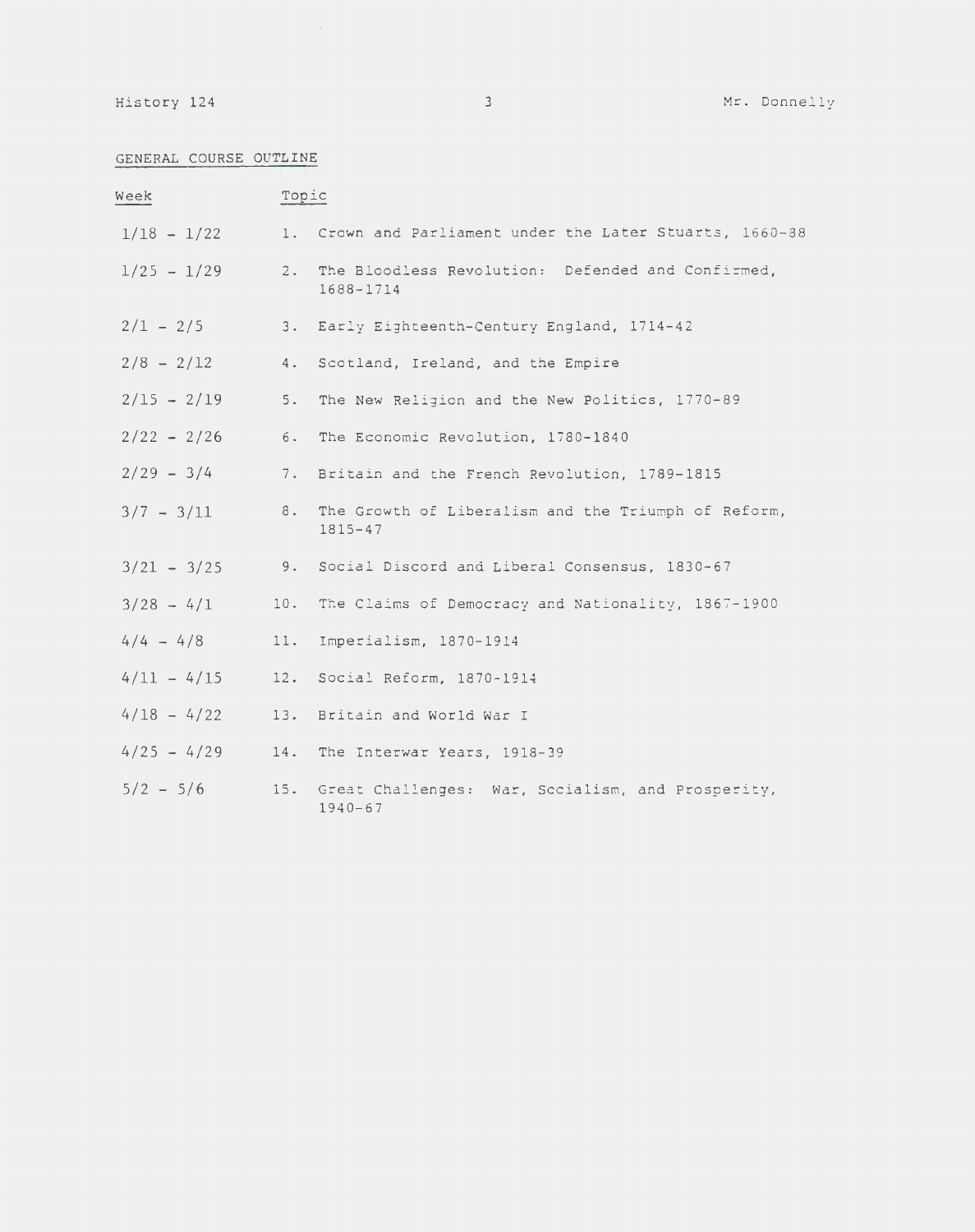# UNIVERSITY OF WISCONSIN Department of History

Semester II, 1986-87

 $\langle \sigma_{\rm{eff}} \rangle$ 

| History 124   | Required Reading                                               | Mr. Donnelly                                                            |
|---------------|----------------------------------------------------------------|-------------------------------------------------------------------------|
| Week          | Topic                                                          | Readings                                                                |
| $1/18 - 1/22$ | Crown and Parliament under the Later<br>Stuarts, 1660-88       | Prall, 3-165                                                            |
| $1/25 - 1/29$ | The Bloodless Revolution: Defended<br>and Confirmed, 1688-1714 | Prall, 166-293                                                          |
| $2/1 - 2/5$   | Early Eighteenth-Century England,<br>$1714 - 42$               | Webb, $1-32$ , $42-60$ ;<br>Hay et al., 17-117                          |
| $2/8 - 2/12$  | Scotland, Ireland and the Empire                               | Webb, 60-69, 73-81;<br>Hay et al., 167-308                              |
| $2/15 - 2/19$ | The New Religion and the New Politics,<br>$1770 - 89$          | Webb, 32-42,<br>81-101, 119-28                                          |
| $2/22 - 2/26$ | The Economic Revolution, 1780-1840                             | Webb, 102-119;<br>Hobsbawm, 23-108                                      |
| $2/29 - 3/4$  | Britain and the French Revolution,<br>1789-1815                | Webb, 129-51                                                            |
| $3/7 - 3/11$  | The Growth of Liberalism and the<br>Triumph of Reform, 1815-47 | Webb, 152-233;<br>Briggs, 1-139                                         |
| $3/21 - 3/25$ | Social Discord and Liberal<br>Consensus, 1830-67               | Webb, 233-77,<br>296-312; Briggs,<br>140-299; Hobsbawm,<br>chaps. $6-7$ |
| $3/28 - 4/1$  | The Claims of Democracy and<br>Nationality, 1867-1900          | Webb, 331-45,<br>$358 - 416$ , $426 - 31$ ;<br>Porter, 1-151            |
| $4/4 - 4/8$   | Imperialism, 1870-1914                                         | Webb, 345-358,<br>431-48; Porter,<br>$152 - 232$                        |
| $4/11 - 4/15$ | Social Reform, 1870-1914                                       | Webb, 448-61,<br>462-75; Hobsbawm,<br>chaps. 8-10                       |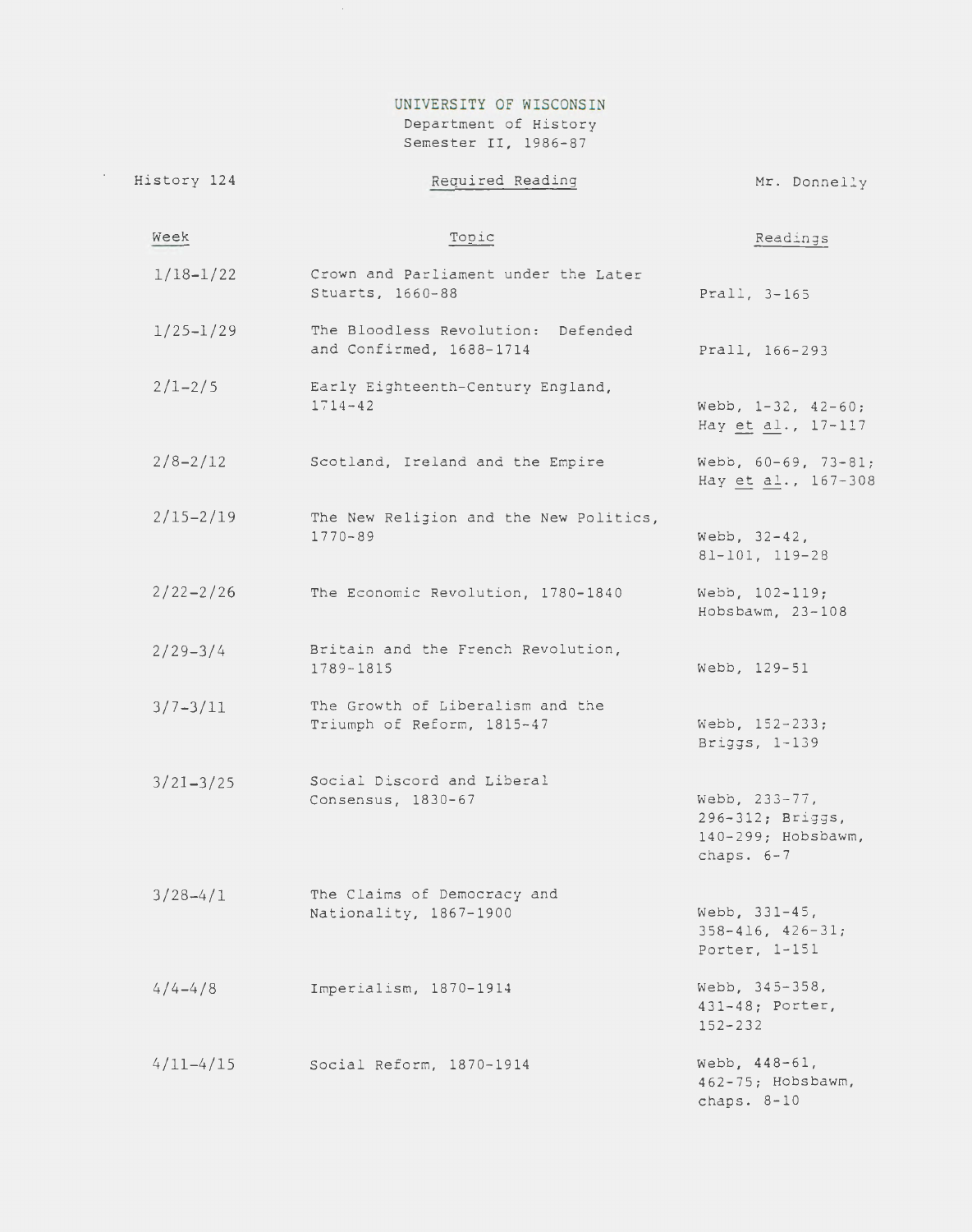| History 124   | REQUIRED READING CONT'D                                      | Mr. Donnelly                                                                            |
|---------------|--------------------------------------------------------------|-----------------------------------------------------------------------------------------|
| $4/18 - 4/22$ | Britain and World War I                                      | Webb, $75 - 502$ ;<br>Porter, 233-58                                                    |
| $4/25 - 4/29$ | The Interwar Years, 1918-39                                  | Webb, 502-36;<br>Porter, 259-302;<br>Hobsbawm. $207-48$                                 |
| $5/2 - 5/6$   | Great Challenges: War, Socialism,<br>and Prosperity, 1940-67 | Webb, $536 - 45$ ,<br>$558 - 93:$<br>Porter, 303-54;<br>Hobsbawm, 249-93,<br>$313 - 21$ |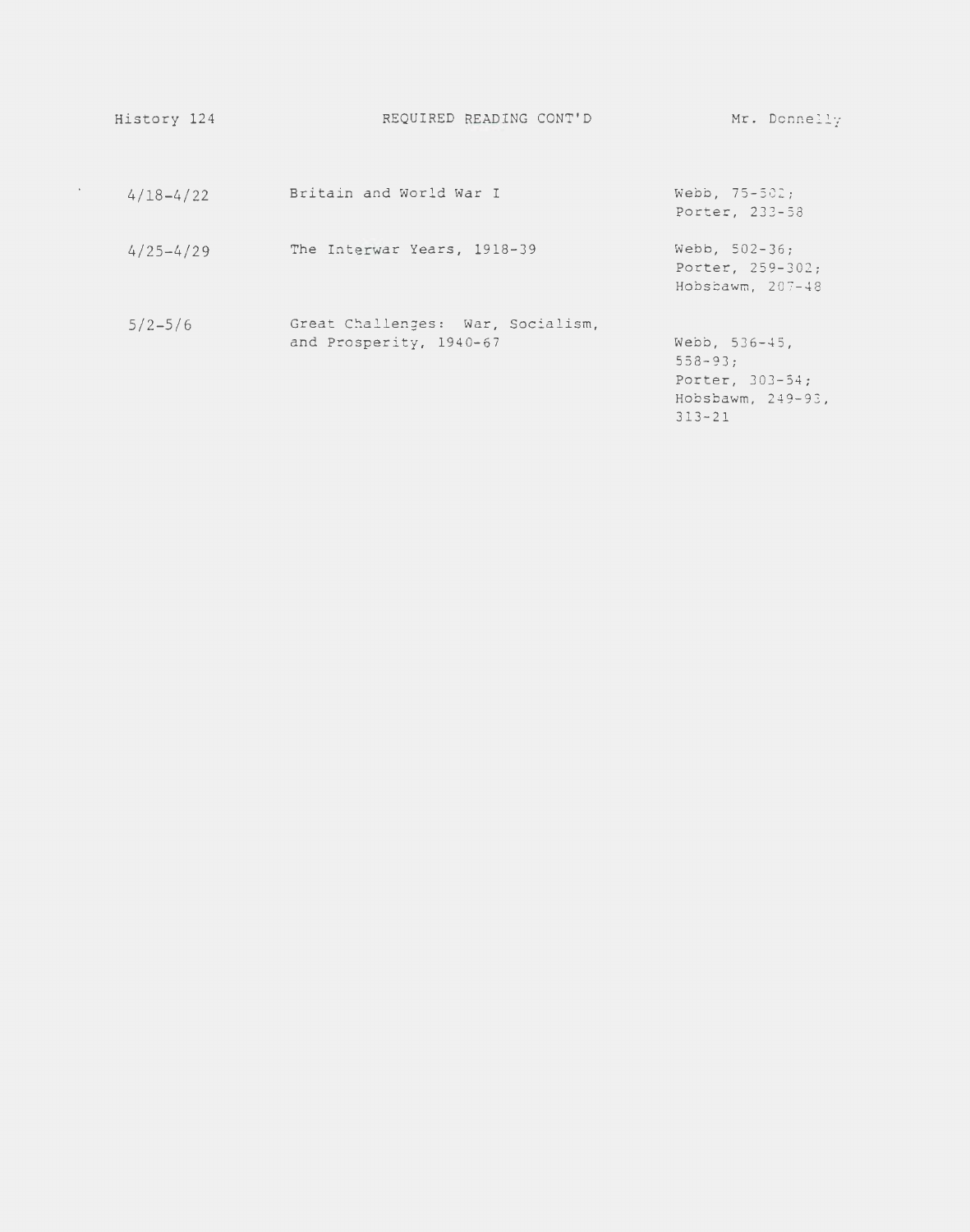History 124 Mr. Donnelly Sem. II, 1987-88

# Webb: Page Conversions

| Week | <u>lst</u> Ed.                  | $2nd$ Ed.                     |
|------|---------------------------------|-------------------------------|
| $1.$ | $\qquad \qquad -$               | $- -$                         |
| 2.   | $\frac{1}{2}$                   |                               |
| 3.   | $1-32, 42-60$                   | $1-30, 40-61$                 |
| 4.   | $60-69, 73-81$                  | $61-71, 79-86$                |
| $5.$ | $32-42$ , $81-101$ , $119-28$   | $30-39$ , $86-104$ , $122-31$ |
| $6.$ | $102 - 19$                      | $107 - 22$                    |
| 7.   | $129 - 51$                      | $134 - 55$                    |
| 8.   | $152 - 233$                     | $157 - 236$                   |
| 9.   | $233 - 77, 296 - 312$           | $236 - 82$ , $301 - 16$       |
| 10.  | $331-45$ , $358-416$ , $426-31$ | 339-52, 365-412, 433-37       |
| 11.  | $345 - 58$ , $431 - 48$         | $352 - 65, 437 - 54$          |
| 12.  | 448-61, 462-75                  | $454 - 66$ , $469 - 81$       |
| 13.  | $475 - 502$                     | 481-509                       |
| 14.  | $502 - 36$                      | $509 - 41$                    |
| 15.  | 536-45, 558-93                  | $541 - 49, 565 - 626$         |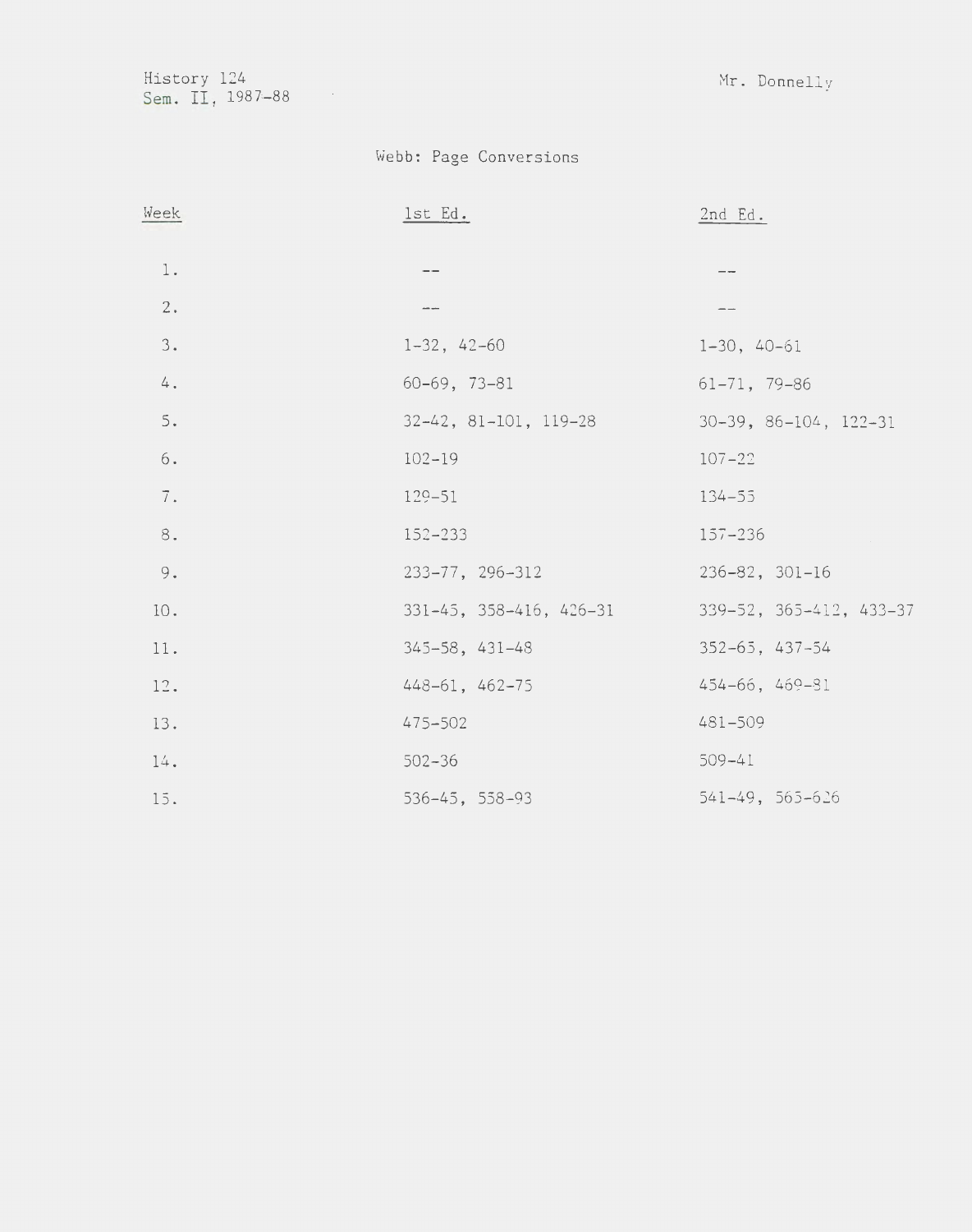# UNIVERSITY OF WISCONSIN Department of History Spring 1988

HISTORY 124

### PAPER GUIDELINES MR. DONNELLY

 $\overline{1}$ 

Four-credit students are required to write an analytical essay of some 2,500 words based on the reading of one biography or memoir chosen from the list provided. Choose your topic with care. It is easier to write about something that interests you. Feel free to consult us about selecting a topic or book from the list. The paper *is* due on the last day of class, May 8. Late papers will not be accepted.

The purpose of the assignment is to develop your reading and writing skills. The topics reflect controversial areas in British historiography. The questions listed under each topic are guidelines to assist you in developing a single theme around which you will organize your paper. Consider the questions collectively as ways of defining this theme. In other words, do not select only one question if more than one *is* provided.

Since each of the topics concerns a controversial issue in British history, authors cited under each topic may well take different or diametrically opposed views. You may even find that the book you have chosen takes a position on a certain subject which challenges the analysis offered in your required reading or by the lecturer or T.A. You might then wish to explain why one argument is more persuasive than the other. But the important thing is that you extract from the book the author's thesis. This is the first step in reading history analytically.

In organizing your paper you might wish to adhere to the following guidelines:

- 1) Discuss briefly the nature and significance of the general topic.
- 2) Select a theme related to this controversial phenomenon, event, or person.
- 3) Identify and describe the author's position on this theme and support your generalizations with examples.
- 4) Assess how convincingly the author has presented his/her position.

Your paper should be no less than 8 pages and no more than 12 pages long, typed and double-spaced. Most standard typewriters will yield about 250 words per page with one-inch margins. If your typewriter does not, adjust the length accordingly.

History *is* a literary as well as an academic discipline and as *in* all other fields, a clear, precise, and smooth writing style *is* of the utmost importance. The clarity and sharpness of your thinking about a particular subject is inevitably reflected by how well you express your thoughts on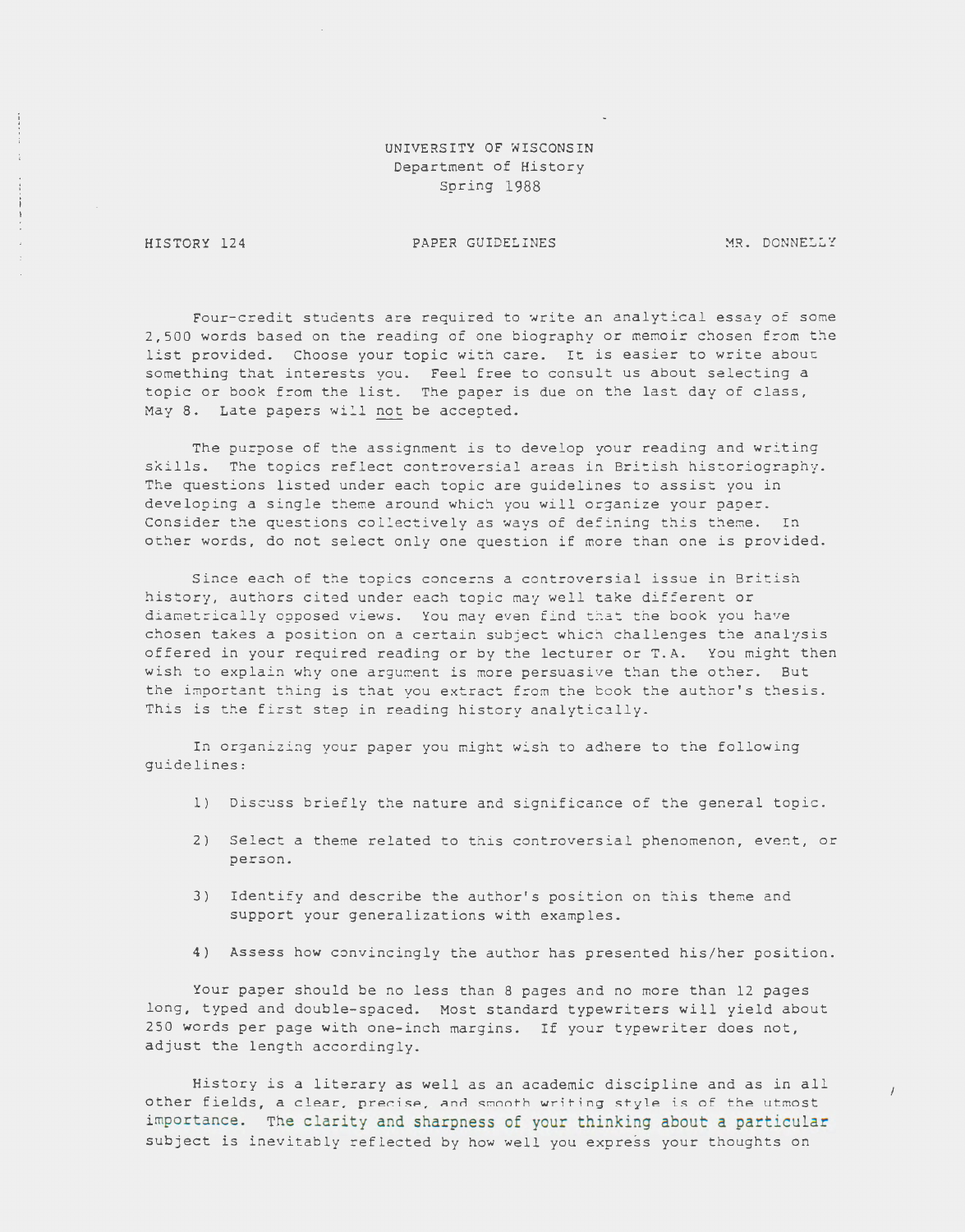## History 124 **Page 2** Mr. Donnelly

l -i  $\frac{1}{2}$ 

 $\frac{1}{4}$ 

 $\begin{array}{cccccccccc} \mathbf{1} & \mathbf{1} & \mathbf{1} & \mathbf{1} & \mathbf{1} & \mathbf{1} & \mathbf{1} & \mathbf{1} & \mathbf{1} & \mathbf{1} & \mathbf{1} & \mathbf{1} & \mathbf{1} & \mathbf{1} & \mathbf{1} & \mathbf{1} & \mathbf{1} & \mathbf{1} & \mathbf{1} & \mathbf{1} & \mathbf{1} & \mathbf{1} & \mathbf{1} & \mathbf{1} & \mathbf{1} & \mathbf{1} & \mathbf{1} & \mathbf{1} & \mathbf{1} & \mathbf{1} & \$ 

paper. We are not interested in what you meant to say but in what you actually say. You will only do yourself a disservice by couching your ideas in awkward, imprecise, and unclear prose. No matter how good your writing skills are, there is always room for improvement. A wonderful and concise review of some of the basic rules of good writing can be found in William Strunk, Jr. and E. B. White, The Elements of Style, available at the University Book Store.

Another valuable resource to aid you in developing your writing style is the Writing Lab in 6171 H.C. White. In addition to providing a series of short courses on various aspects of paper writing, the Writing Lab staff will sit down with you individually to assess the strengths and weaknesses of your written work. We would strongly advise you to aim at finishing your paper a week before the due date and then taking it to the Writing Lab for revisions. You might also ask a friend to read your paper to see if you are saying exactly what you mean to say. And also give yourself enough time to polish the prose of your first draft.

Do not ignore the conventional scholarly apparatus in your essay. You must footnote 1) direct quotes and 2) the controversial opinions of others, even when you describe them in your own words. Avoid lengthy quotes. Since you are dealing with only one book you can use the following informal method of citation. Within the text place the author's last name and the page number of your reference in parentheses, for example (Prall, p. 15). You might also wish to cite relevant material from your required reading or the lectures, for example (Donnelly, month/day).

*Give* your paper a title which suggests the theme you are examining and make sure you have offered the full title of the book you have chosen in your first paragraph.

Spelling mistakes are intolerable. Keep a dictionary at hand when you do your final draft.

One last reminder -- do not judge a book by the number of pages it contains. It is sometimes easier to read a long book than a turgid, jargon-loaded short one. Perhaps the most entertaining book on the list of paper topics is Robert Blake's Disraeli, a modest tome of over 600 pages. Consult us for suggestions of what are "good reads," but remember, there is no accounting for taste.

Having said all this, it may seem merciless to then tell you to have fun with the papers. For many of us the writing process serves to crystallize and sharpen our thinking, and thinking can be a very enjoyable process. Remember the words of Dorothy Parker: "I hate writing but I love having written."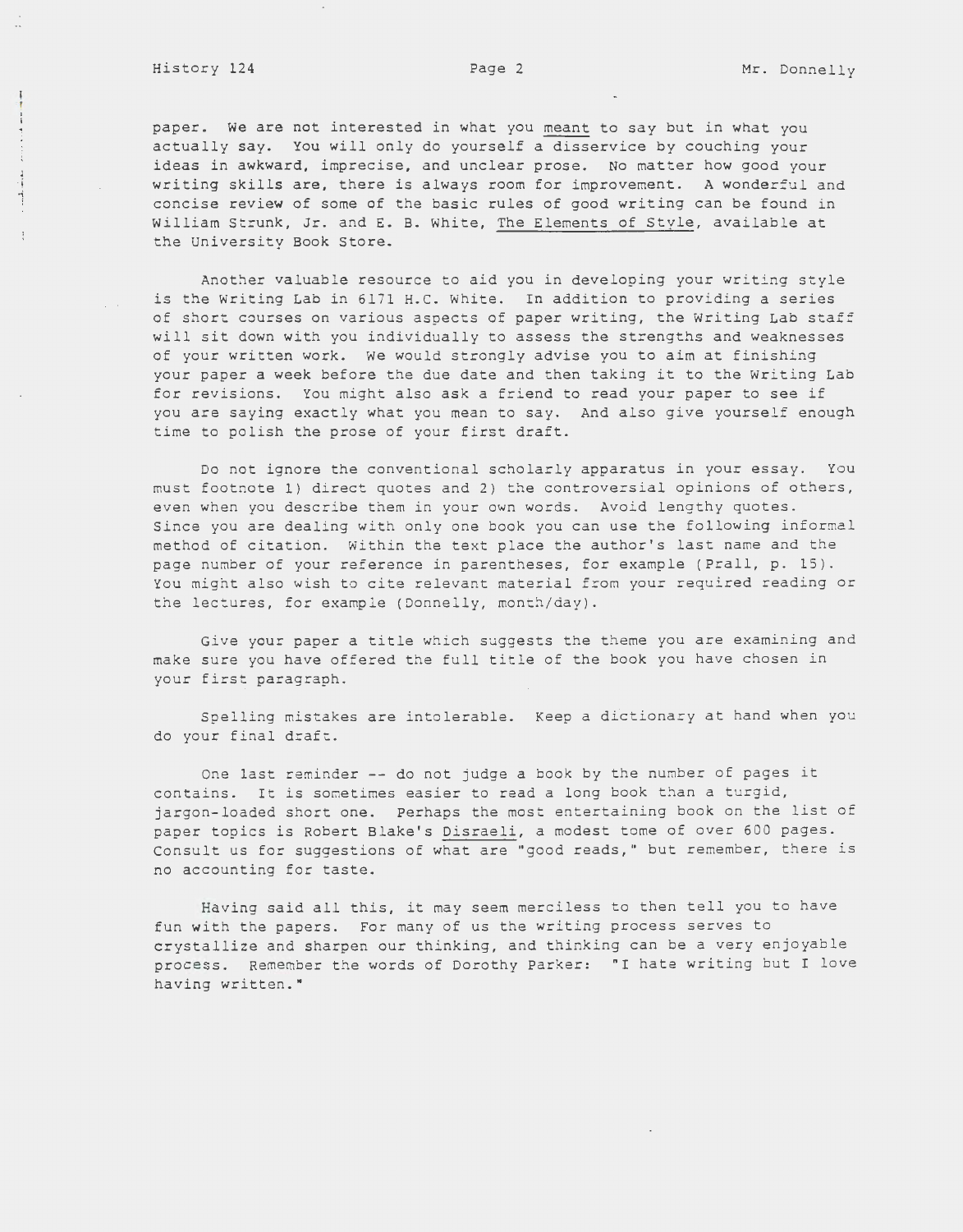Sem II - 1987-88

Suggested Paper Topics, 1688-1340

1. The Revolution of 1688: Explore the extent to which the personalities and policies of James II and William of Orange brought about the revolution. Was William justified in assisting disaffected Englishmen in the overthrow of the hereditary monarch James? How do you account for James's tragedy? Can his failure be attributed to his own willful blunders, or were other forces at work against him? Was Janes a tyrant? Was William a liberator?

> Haurice Ashley, James II (1977) S.B. Baxter, William III (1966) J.P. Kenyon, Robert Spencer, Earl of Sunderland (1958) John Miller, James II: A Study in Kingship (1978) Lucille Pinkham, William III and the Respectable Revolution (1954) F.C. Turner, James II (1948)

2. Early eighteenth century political stability: Was the source of stability the fact that Britain was a one-party state? Where did effective authority rest -- with the king or with his ministers: How do you account for Walpole's ascendancy? What factors created and/or inhibited the emergence of an effective opposition party?

> H.T. Dickinson, Bolingbroke (1970) H.T. Dickinson, Walpole and the Whig Supremacy (1976) R. Hatton, George I (1979) Betty Kemp, Sir Robert Waloole (1976) J.H. Plumb, Sir Robert Walpole (2 vols., 1956, 1960)

3. George III and the constitution: Did the king really intend to undermine the powers of parliament so as to enhance monarchical authority? How did this perception lead to political unrest in America, Ireland, and Britain? How do you account for the development of a parliamentary opposition? Did it emerge as part of a struggle for ideals and principles, or was it part of a scramble for power and office?

```
S. Ayling, The Elder Pitt, Earl of Chatham (1976) 
John Brooke, King George III (1972) 
John W. Derry, Charles James Fox (1972) 
R.J.S. Hoffman, The Marquis: A Study of Lord Rockingham, 
                1730-1782 (1975) 
Richard Pares, George III and the Politicians (1954) 
P.D.G. Thomas, Lord North (1976)
```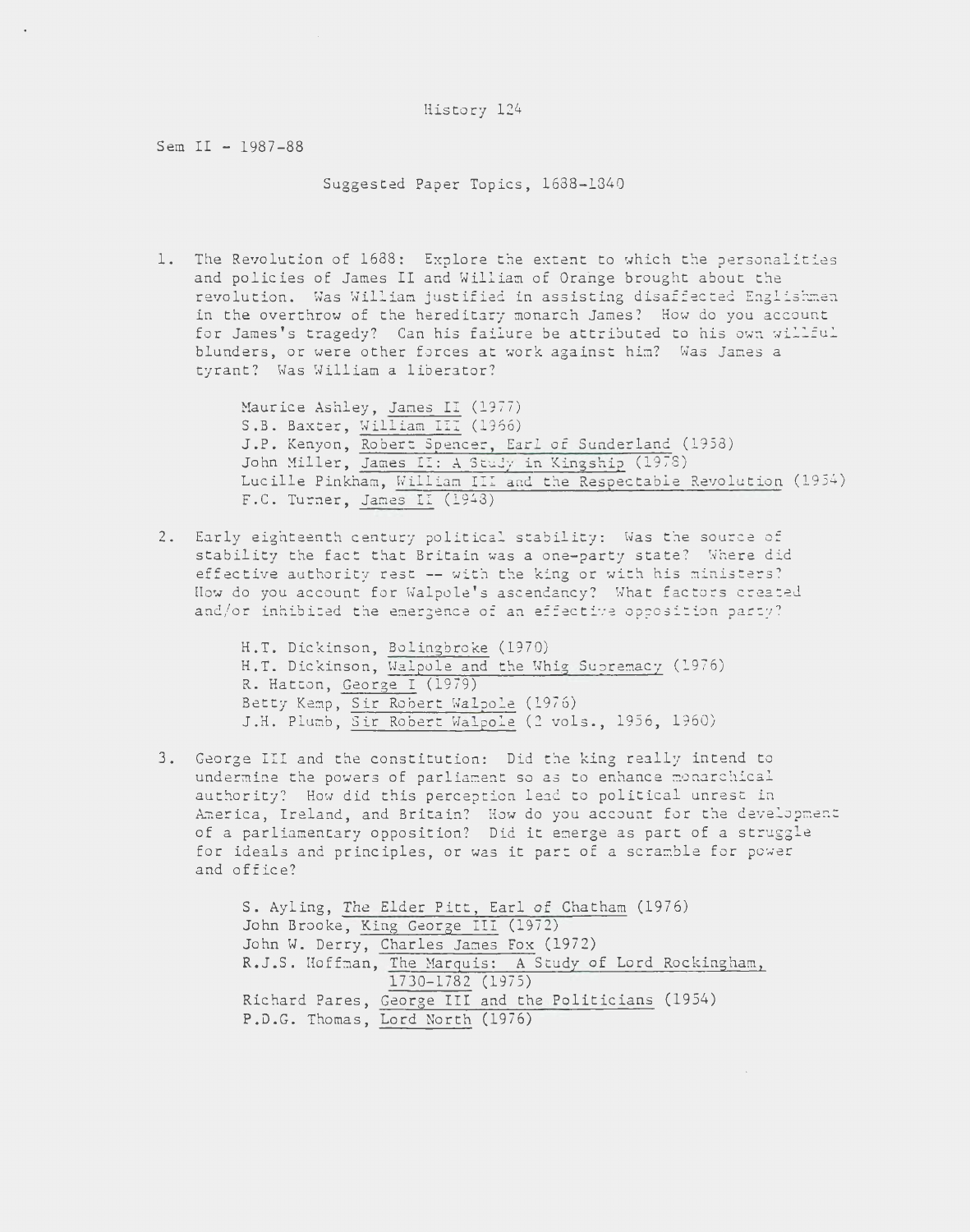4. The Evangelicals: How do you account for the emergence of this brand of religious enthusiasm? How significant was it? What areas of public policy did it affect? Was it a force for change or a counterrevolutionary movement?

> J. Baker, John Wesley and the Church of England (1970) M.L. Edwards, John Wesley and the Eighteenth Century (1933) E.M. Forster, Marianne Thornton (1956) R. Furneaux, William Wilberforce (1974) M. Gladys Jones, Life of Hannah More (1952) Standish Meacham, Henry Thornton of Clapham, 1763-1815 (1963) John Pollock, Wilberforce (1974) 0. Warner, Wilberforce and His Tines (1962)

5. The radical challenge: How do you account for the emergence of political radicalism in the last quarter of the eighteenth century? How would you describe or define this radicalism? What were the ideals, principles, issues, or events that provoked the radicals to action? How revolutionary were their aims, and how serious was the threat which they posed to the established order?

> J. Bronowski, William Blake and the Age of Revolution (1972) David Freeman Hawke, Paine (1974) Peter Marshall, William Godwin (1984) Raymond Postgate, That Devil Wilkes (1929, rev. ed. 1956) George Rude, Wilkes and Liberty (1962) John W. Osborne, John Cartwright (1972) D.O. Thomas, The Honest Mind: The Thought and Work of Richard Price (1977) Claire Tomalin, The Life and Death of Mary Wollstonecraft (1974)

6. The new entrepreneurs: What kind of men were responsible for the transformation of the British economy in the eighteenth and early nineteenth centuries? To what did they owe their success? What new values did they espouse? How were they changing the lives of millions of English men and women?

H.W.E. Dickinson, Matthew Boulton (1937) R.S. Finton and A.P. Wadsworth, The Strutts and the Arkwrights, 1758-1330 (1958) M.H. Flinn, Men of Iron: The Crowleys in the Early Iron Industry (1962) R.A.C. Parker, Coke of Norfolk: A Financial and Agricultural Study, 1707-1342 (1975) W.G. Rimmer, Marshalls of Leeds (1960) B. and H. Wedgwood, The Wedgwood Circle, 1730-1897 (1980)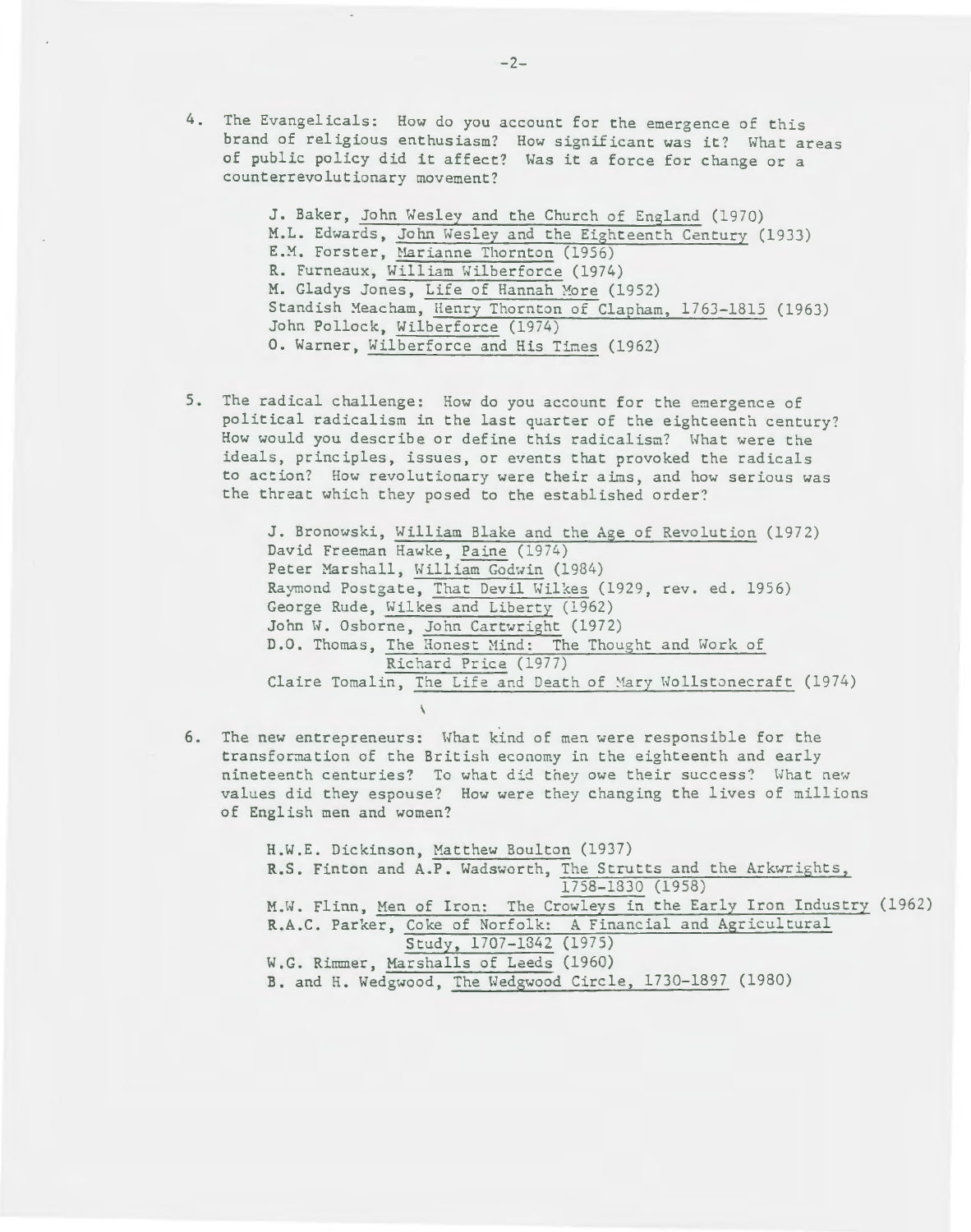7. The social radicals: Was the industrial revolution a mixed blessing? What were the social costs of transforming the English economy? What proposals were advanced to minimize costs?

> Samuel Bamford, Passages in the Life of a Radical (1841) G.D.H. and M. Cole, The Opinions of William Cobbett (1944) Cecil Driver, Tory radical: The life of Richard Oastler (1946) R.G. Kirby and A.E. Musson, The Voice of the People: John Doherty, 1798-1854: Trade Unionist, Radical and Factory Reformer (1976) J.F.C. Harrison, Quest for the New Moral World: Robert Owen and the Owenites in Britain and America (1969) John Stuart Mill, On Bentham and Coleridge, with an introduction by F.R. Leavis (1967) John W. Osborne, William Cobbett: His Thought and His Times (1966) Mary Thale, ed., The Autobiography of Francis Place (1972)

Iowerth Prothero, Artisans and Politics in Early 19th-century London: John Gast and His Times (1979)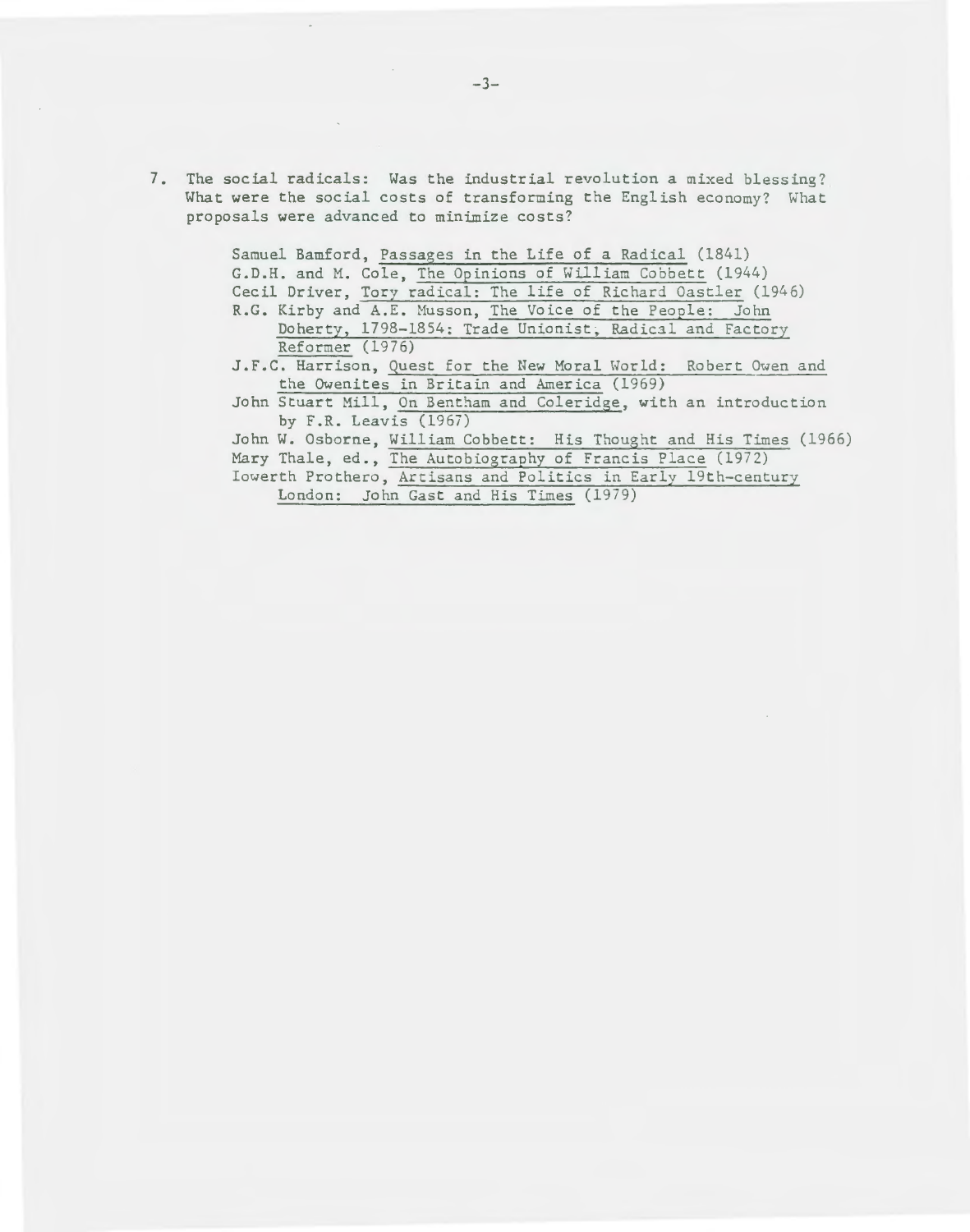# Suggested Paper Topics, 1840-present

1. From Tory to Conservative: Discuss the transformation of the Tory party of Robert Peel into the Conservative party of Derby and Disraeli. What effect did the split in the Tory party have on British politics in the mid-19th century? Who was to blame for this split? Assess the political acumen of Peel, Disraeli or Derby.

> Robert Blake, Disraeli (1966) Norman Gash, Sir Robert Peel (1972) W.D. Jones, Lord Derby and Victorian Conservatism (1956) Robert Stewart, The Politics of Protectionism: Lord Derbv and the Protectionist Party (1971)

2. The challenge from Ireland: Discuss the intrusion of Irish affairs into Westminster politics. How did O'Connell or Parnell contribute to the development of British political parties? What were the Irish grievances and the remedies proposed? Why did such solutions provoke resistance in England?

```
F.S.L. Lyons, Charles Stewart Parnell (1977) 
Angus Macintyre, The Liberator: Daniel O'Connell and the
     Irish Party (1977)
```
3. Tte Chartists: How do you explain the emergence and decline of Chartism in the 1830s and 1340s? What was the Chartist program? What kind of people became involved in the movement? Were their aims revolutionary or reformist?

> Thomas Cooper, The life of Thomas Cooper, Written by Himself (1872) William Lovett, The Life and Struggles of William Lovett.... (1376) A. Plummer, Bronterre: A Political Biography of Bronterre O'Brien, 1804-1864 (1971) D. Read and E. Glasgow, Feargus O'Connor: Irishman and Chartist (1961) David Williams, Life of John Frost (1939)

4. The Victorians: Can you define a particular Victorian ethos? How does the subject of the biography you have chosen exemplify this ethos?

> Robert Blake, Disraeli (1966) Herman Ausubel, John Bright: Victorian Reformer (1966) John Clive, Macaulay: The Making of an Historian (1974) E.J. Feuchtwanger, Gladstone (1976) Gordon S. Haight, George Eliot (1968)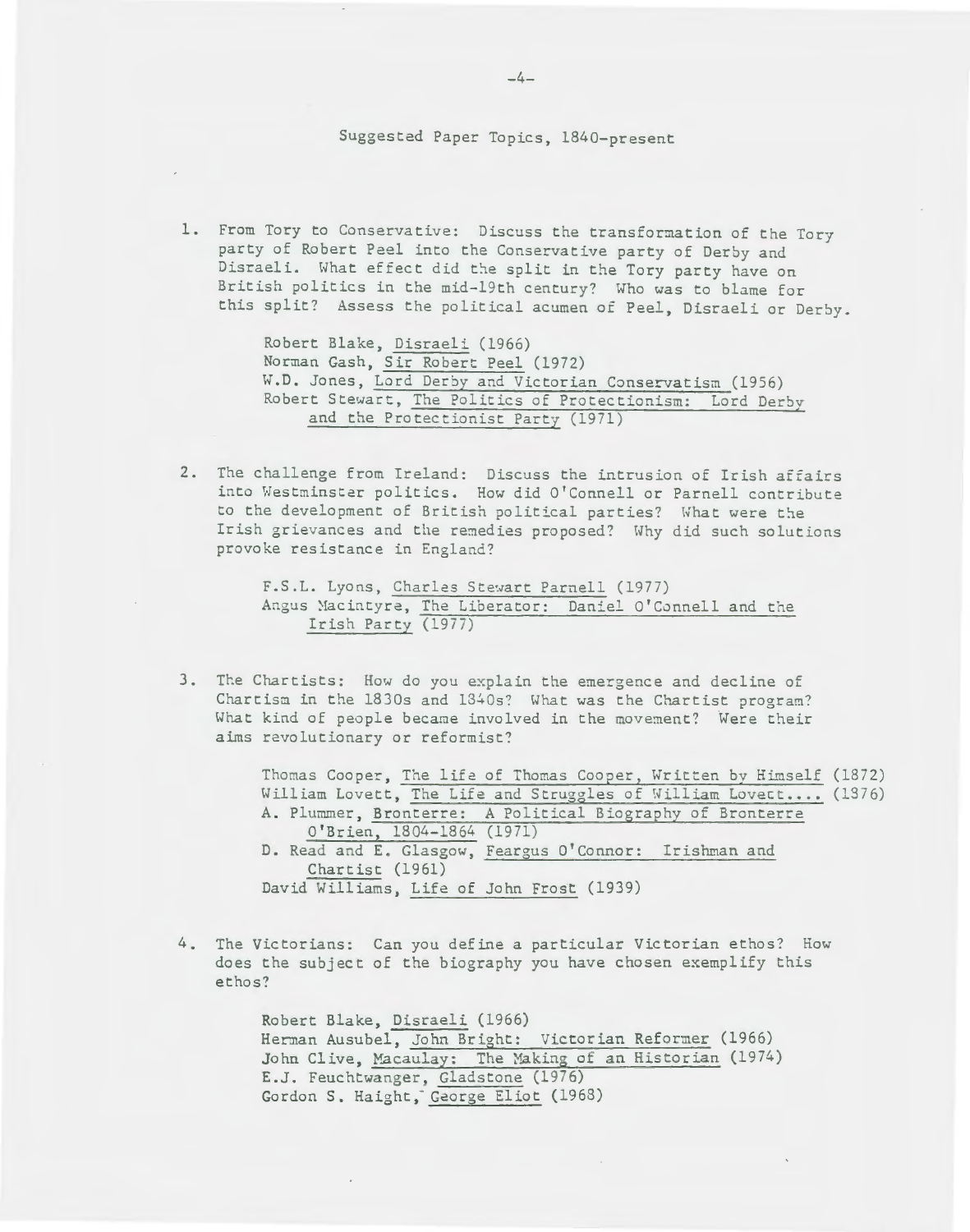Sir Philip Magnus, Gladstone (1954) J.D.Y. Peel, Herbert Spencer: The Evolution of a Sociologist (1971) Keith Robbins, John Bright (1979) John M. Robson, The Improvement of Mankind: The Social and Political Thought of John Stuart Mill (1968) Alan Ryan, John Stuart Mill (1970) Robert K. Webb, Harriet Martineau: A Radical Victorian (1960) Cecil Woodham-Smith, Florence Nightingale (1950)

5. Labour finds a voice: How do you account for the aggressiveness of the working class and its champions through trade unionism, politics, or socialist movements in the late nineteenth and early twentieth centuries? How did the conditions of the tine foster such assertiveness? What challenge did Labour pose to the established order? What were their grievances and aims? Were they revolutionary or reformist?

> Margaret Cole, Growing Up into Revolution (1926) Michael Foot, Aneurin Bevan (vol. 1, 1962) Yvonne Kapp, Eleanor Marx (2 vols., 1972) Jenny Lee, My Life with Nye (Aneurin Bevan) (1980) Tom Mann, Memoirs (1967) David Marquand, Ramsay MacDonald (1977) Hannah Mitchell, The Hard Way Up (1977) K.O. Morgan, Kier Hardie (1967) Kelly Muggeridge and Ruth Adam, Beatrice Webb (1967) Sheila Rowbotham, A New World for Women: Stella Brown (1977) Ben Tillett, Memories and Reflections (1931) Dona Torr, Tom Mann and His Times (1956) Beatrice Webb, My Apprenticeship (1926)

6. Lloyd George: Has he a statesman or an opportunist? Has he an asset or a detrinent to the Liberal party?

> John Campbell, Lloyd George: The Goat in the Wilderness (1977) John Grigg, The Young Lloyd George (1976) John Grigg, Lloyd George: The People's Champion (1978) Tom Jones, Lloyd George (1951) Kenneth 0. Morgan, Lloyd George (1974) Peter Rowland, Lloyd George (1976)

7. The impact of World War I: Discuss the shock produced by the Great War at home or at the front. Why can it be said that August 1914 was the end of an era, of a way of life never to be retrieved? What lessons did survivors learn from the war?

> Enid Bagnold, Diary Without Dates (1918) Vera Brittain, Testament of Youth (1933) Robert Graves, Good-bye to All That (1929) Christopher Hassall, Rupert Brooke (1964) Siegfried Sassoon, Memoirs of an Infantry Officer (1967) Siegfried Sassoon, Siegfried's Journey, 1916-20 (1946)

 $\overline{a}$